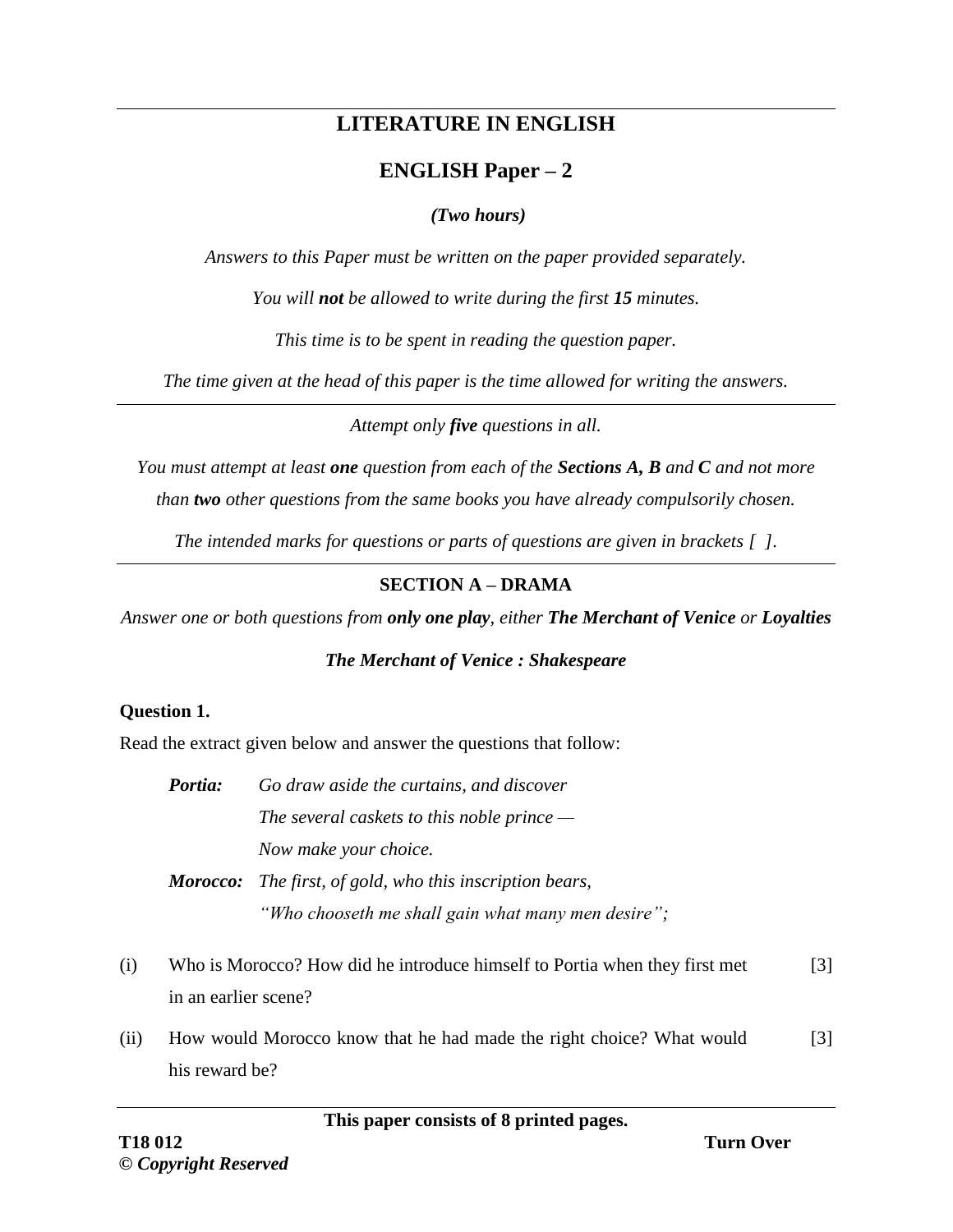- (iii) Which casket did Morocco finally choose? What reasons did he give for rejecting the casket made of lead? [3]
- (iv) What two objects does Morocco find in the casket of his choice? What reason does he give to Portia for leaving in haste? [3]
- (v) How does Portia respond to Morocco's parting words? What does this reveal of her nature? [4]

### **Question 2.**

Read the extract given below and answer the questions that follow:

|                       |               | <b>Bassanio</b> : Were you the doctor, and I knew you not?                                                              |
|-----------------------|---------------|-------------------------------------------------------------------------------------------------------------------------|
|                       |               | <b>Gratiano</b> : Were you the clerk?                                                                                   |
| <i><b>Antonio</b></i> | $\mathcal{L}$ | Sweet lady, you have given me life and living;<br>For here I read for certain that my ships<br>Are safely come to road. |
| <b>Portia</b>         | $\mathcal{L}$ | How now, Lorenzo!<br>My clerk hath some good comforts too for you.                                                      |

- (i) Where does this scene take place? What had Portia directed Antonio to give to Bassanio just moments before the above words were spoken? [3]
- (ii) Portia had just given Antonio, Bassanio and Gratiano a letter to read. Who had written this letter? What does Bassanio learn about Portia from this letter? [3]
- (iii) What good news does Portia have for Antonio? How does he respond to it? [3]
- (iv) To whom does Portia refer as 'My clerk'? What 'good comforts' does the 'clerk' have for Lorenzo? [3]
- (v) How was Bassanio persuaded to give away the ring that Portia had given him at the time of their marriage? What does this reveal of Bassanio's relationship with Antonio? [4]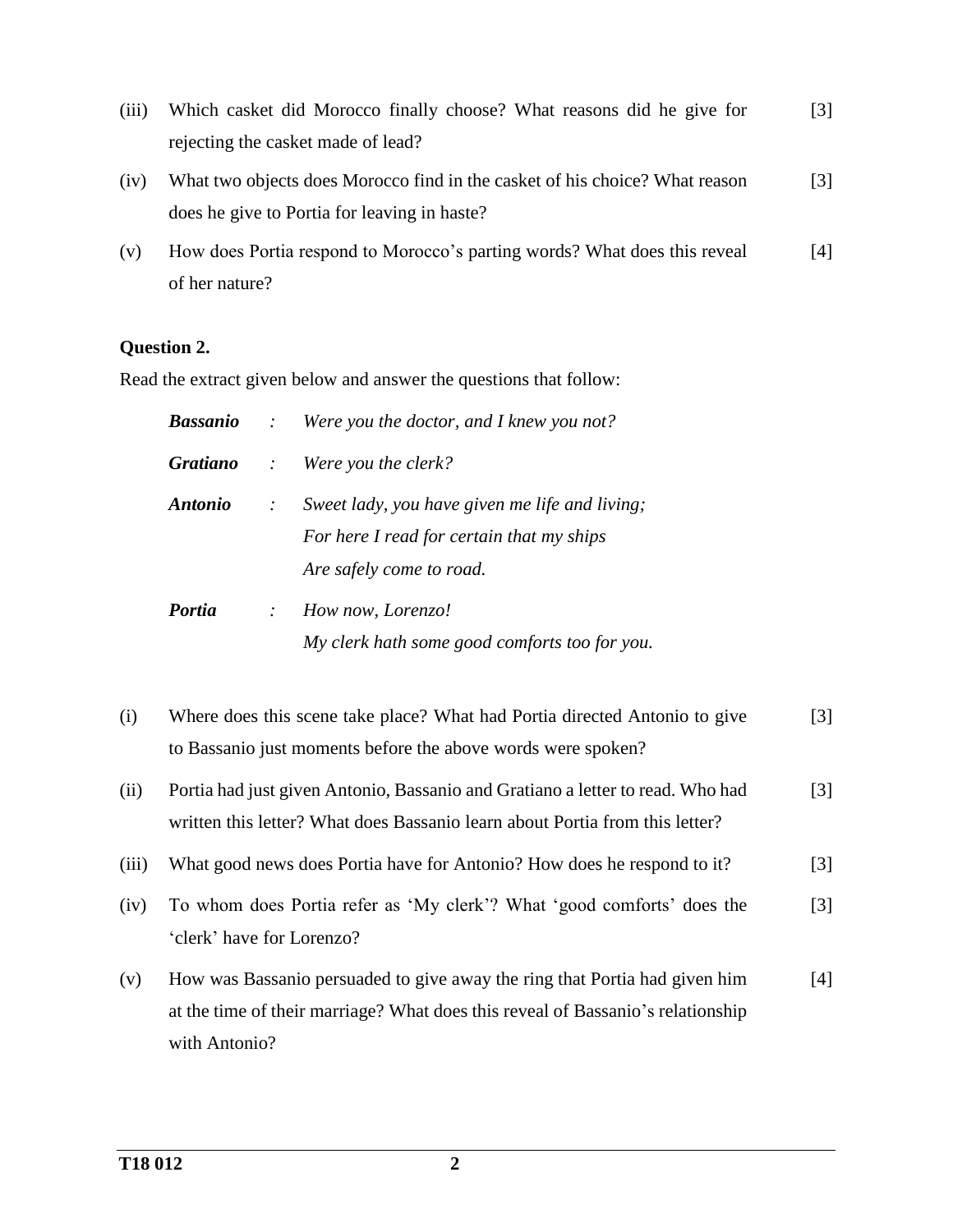#### *OR*

#### *Loyalties : John Galsworthy*

#### **Question 3.**

Read the extract given below and answer the questions that follow:

|           | <b>Margaret</b> : Here's the wind!                                                                                                                                               |
|-----------|----------------------------------------------------------------------------------------------------------------------------------------------------------------------------------|
|           | <b>Winsor</b> : What's the move now, General?                                                                                                                                    |
|           | <b>Canynge</b> : You and I had better see the Inspector in De Levis's room,<br>Winsor. [To the others] If you'll all be handy, in case he wants<br>to put questions for himself. |
|           | <b>Margaret</b> : I hope he'll want me; it's just too thrilling.                                                                                                                 |
| Dancy     | $: I$ hope he won't want me; I am dog-tired. Come on Mabel.<br>[He puts his arm in his wife's]                                                                                   |
| Canynge : | Just a minute, Charles.                                                                                                                                                          |

- (i) Who is Margaret? Why does she say 'Here's the wind!'? [3]
- (ii) Why does Canynge suggest that they see the Inspector in De Levis' room? What does Margaret find 'thrilling'? [3]
- (iii) Who enters soon after? What had this person been asked to do earlier? [3]
- (iv) How does De Levis happen to have such a large sum of money on that particular day? What steps does he take to keep the money safe? [3]
- (v) Whom does De Levis suspect of having stolen his money? What leads Canynge to suspect the same person? What is Canynge's opinion of this person? [4]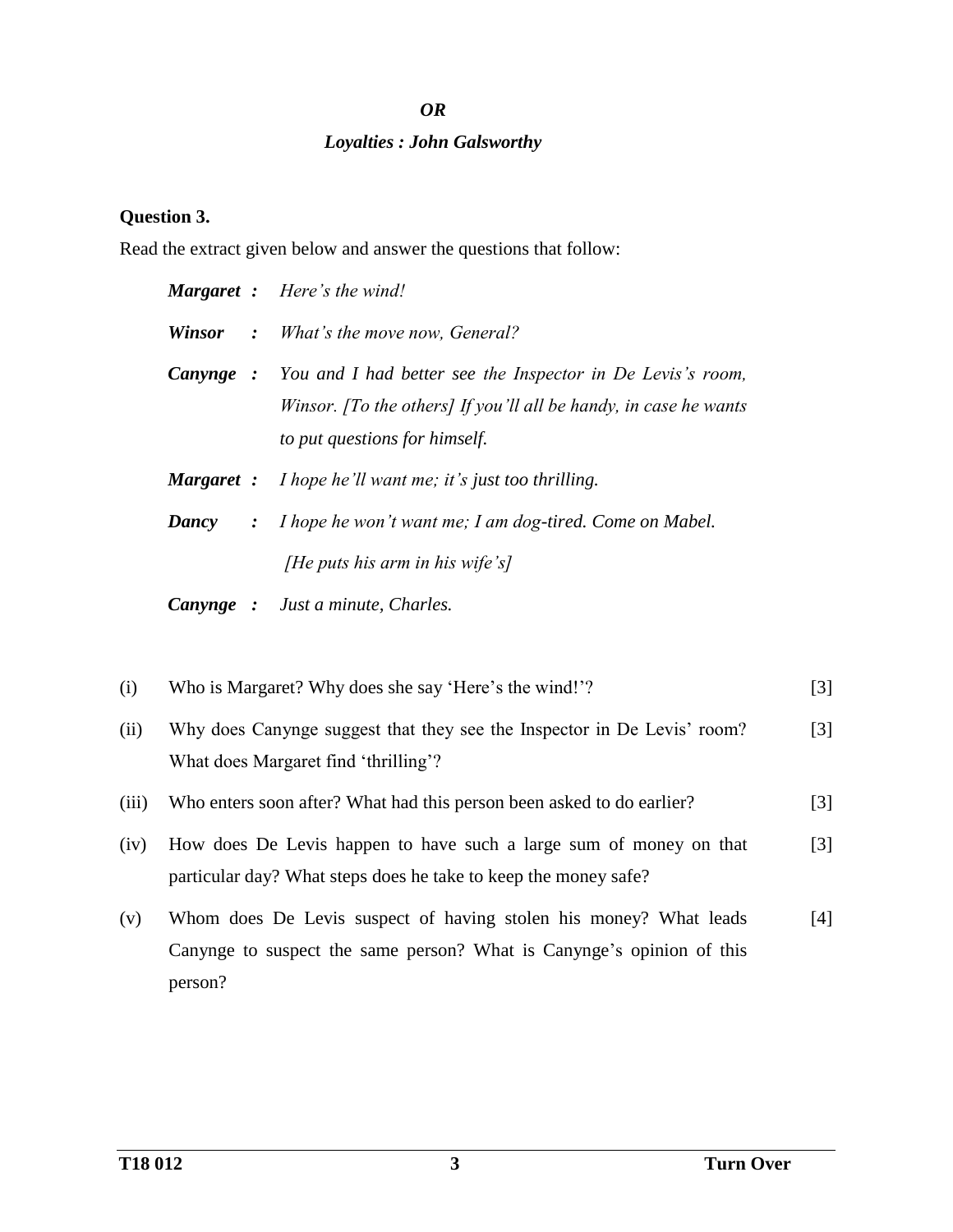### **Question 4.**

Read the extract given below and answer the questions that follow:

|       | <b>Mabel</b> | $\ddot{\cdot}$ | A prosecution? Prison? Oh, go! Don't wait a minute! Go!                                                                     |                   |
|-------|--------------|----------------|-----------------------------------------------------------------------------------------------------------------------------|-------------------|
|       | Dancy        | $\ddot{\cdot}$ | <b>Blast them!</b>                                                                                                          |                   |
|       | <b>Mabel</b> | $\ddot{\cdot}$ | Oh, Ronny! Please! Please! Think what you'll want. I'll pack.<br>Quick! No! Don't wait to take things. Have you got money?  |                   |
| (i)   |              |                | Where is this scene set? What had Dancy just confessed to Mabel?                                                            | $[3]$             |
| (ii)  | suggestion?  |                | What had Dancy's lawyer suggested he should do? Why had he made this                                                        | $[3]$             |
| (iii) |              |                | How does Mabel express her loyalty to Dancy soon after he had made the<br>confession? Who knocks at the door at this point? | $\lceil 3 \rceil$ |
| (iv)  | faint?       |                | Who else enters the house? What sound do they all hear? Why does Mabel                                                      | $[3]$             |
| (v)   |              |                | What message did Dancy's letter contain?<br>What is your opinion of Dancy at the end of the play?                           | $[4]$             |

#### **SECTION B – POETRY**

*Answer one or both questions from this Section.*

#### *A Collection of Poems*

## **Question 5.**

Read the extract given below and answer the questions that follow:

*"I'm grateful, Sir", he whispered, as I handed my canteen* 

*And smiled a smile that was, I think, the brightest that I've seen.*

*"Seems silly a man my size so full of vim and zest* 

*Could find himself defeated by a small pain in his chest."*

*(Small Pain in My Chest – Michael Mack)*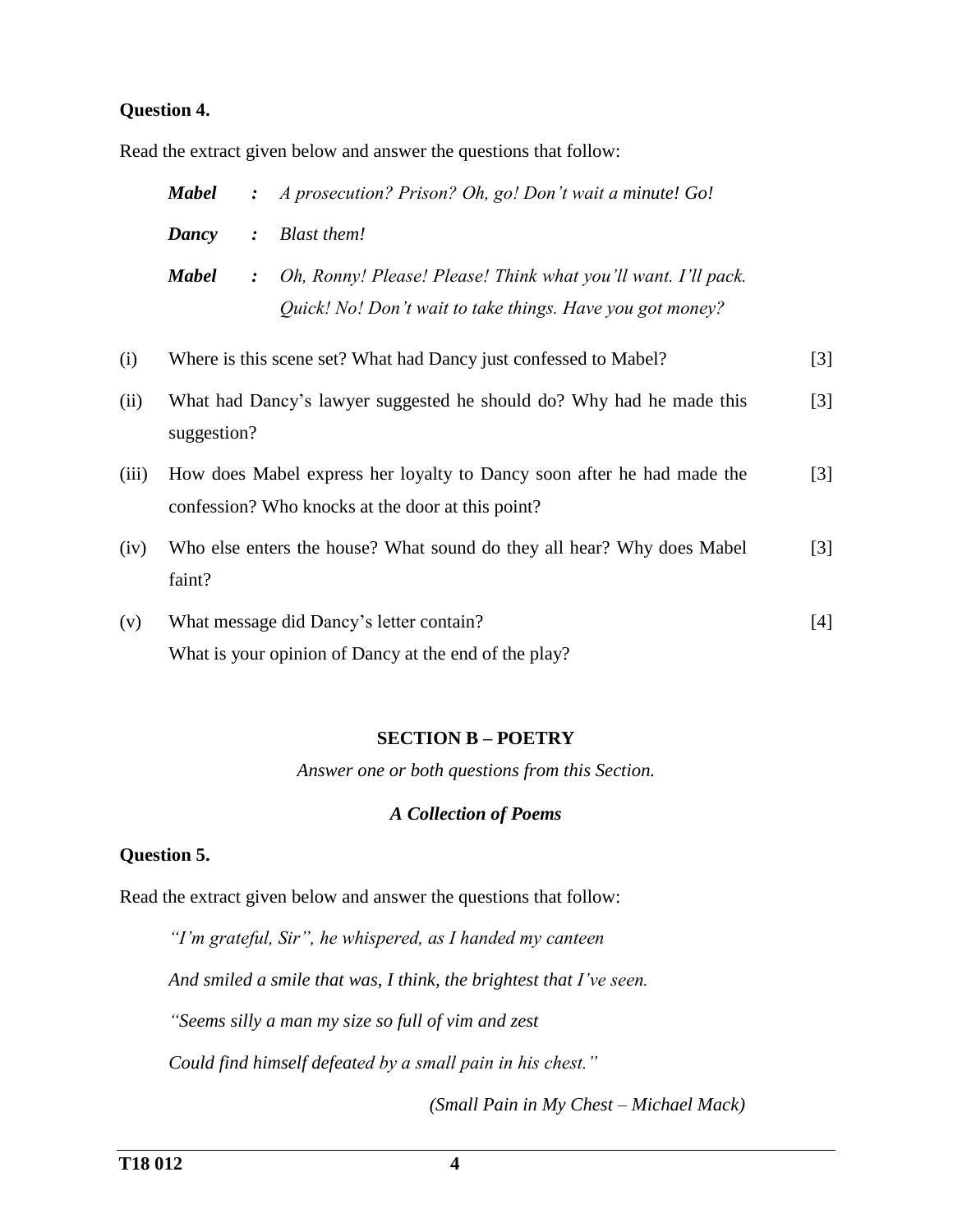| (i)   | Where is 'he' when the narrator encounters him? Describe the scene around<br>him.                                                                   | $\lceil 3 \rceil$ |
|-------|-----------------------------------------------------------------------------------------------------------------------------------------------------|-------------------|
| (ii)  | What does 'he' ask the narrator for? What reasons does he give for his<br>request?                                                                  | $\lceil 3 \rceil$ |
| (iii) | What does the narrator see when he looks at him? How do we know that 'he'<br>is very young and completely unaware of the seriousness of his injury? | $\lceil 3 \rceil$ |
| (iv)  | How does 'he' describe the battle that had been fought the night before and<br>his role in it?                                                      | $\lceil 3 \rceil$ |
| (v)   | What feelings do you think the narrator must have experienced when he 'put<br>his arms around him'?<br>What is the central theme of this poem?      | [4]               |

# **Question 6.**

Read the extract given below and answer the questions that follow:

*I am going out rarely, now and then*

*Only, this is price of old age*

*But my health is O.K.*

### *(The Professor – Nissim Ezekiel)*

| (i)   | Who is the speaker? What relationship did he share with the listener?                                                         | [3]               |
|-------|-------------------------------------------------------------------------------------------------------------------------------|-------------------|
| (ii)  | How many sons does the speaker have? What does he say about them?                                                             | $\lceil 3 \rceil$ |
| (iii) | What are the names of the speaker's daughters? Why does the speaker believe<br>that his daughters are 'well settled in life'? | $\lceil 3 \rceil$ |
| (iv)  | How old is the speaker? Why does he say that his health is 'OK'? What reason<br>does he give to explain his state of health?  | $\lceil 3 \rceil$ |
| (v)   | What characteristics typical of Indian speech and thought does the poet make<br>fun of through this poem?                     | [4]               |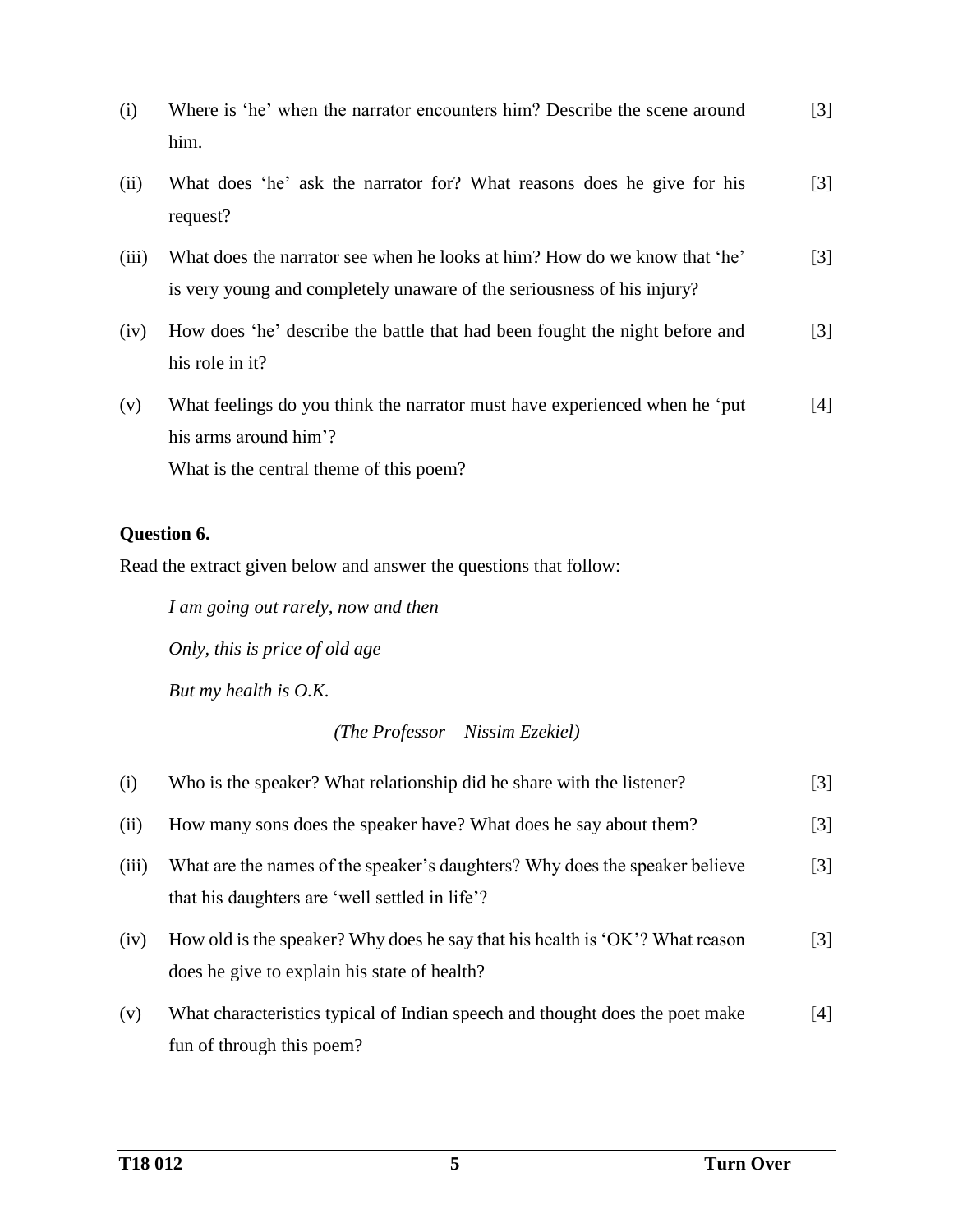### **SECTION C – PROSE**

*Answer one or both questions from only ONE book you have studied, either A Collection of Short Stories or Animal Farm or To Sir With Love*

### *A Collection of Short Stories*

### **Question 7.**

Read the extract given below and answer the questions that follow:

*Sher Singh could feel immediately the heat of the boy's body burning through the cotton cloth. He felt the weight too, and he wondered how he was going to manage. 'He is too big for you' said the mother. She spoke in the whisper of despair.* 

*'You will never get there.'*

*Sher Singh said nothing.*

*He set off.*

| (i)   | Who was the 'boy'? Why was Sher Singh sure that the little boy would die?                                                                  | [3]               |
|-------|--------------------------------------------------------------------------------------------------------------------------------------------|-------------------|
| (ii)  | What did Sher Singh's father do for a living? Mention any two acts of courage<br>he had performed that had earned him the title 'Bahadur'. | $\lceil 3 \rceil$ |
| (iii) | How does his mother use her skill as a hill woman to prepare Sher Singh for<br>his long and dangerous journey?                             | $[3]$             |
| (iv)  | Mention any three challenges that Sher Singh encountered on his way to the<br>hospital.                                                    | [3]               |
| (v)   | How does the doctor at the hospital address Sher Singh at the end of the story?                                                            | [4]               |

Why do you think he refers to him in this way?

### **Question 8.**

With close reference to the text, show how Stephen Leacock makes effective use of humour and exaggeration to describe his attempts to get back his 'Lost Dollar'. [16]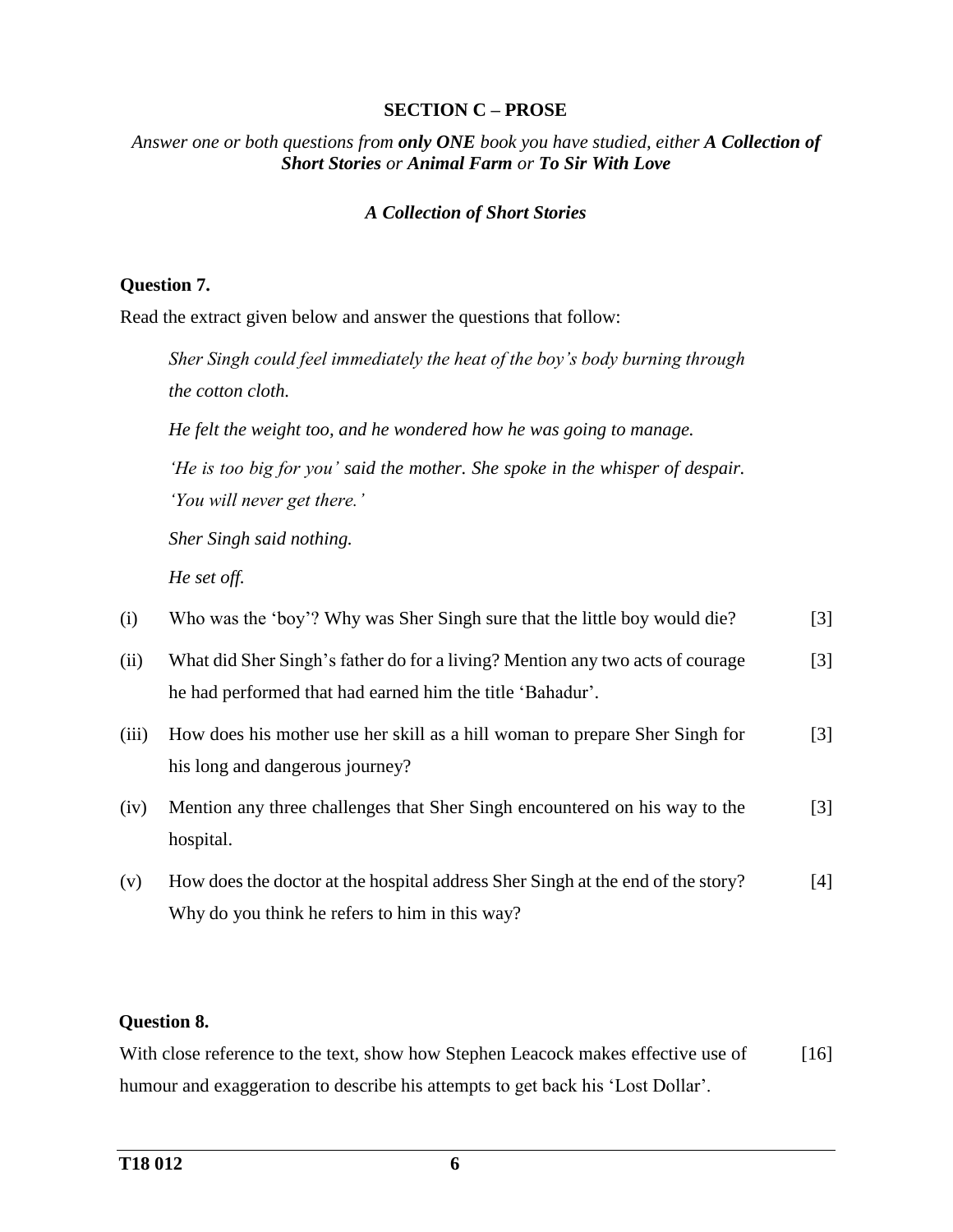#### *OR*

#### *Animal Farm : George Orwell*

#### **Question 9.**

Read the extract given below and answer the questions that follow:

*It was just after the sheep had returned, on a pleasant evening when the animals had finished work and were making their way back to the farm buildings, that the terrified neighing of a horse sounded from the yard. Startled, the animals stopped in their tracks.*

- (i) From where did the sheep return? Under whose supervision were they? What were they taught while they were in this place? [3]
- (ii) Whose voice was it that startled the animals? What did the horse see that caused it to neigh in terror? [3]
- (iii) How did the animals react to this sight at first? Why were they not able to protest? [3]
- (iv) Why did Clover lead Benjamin gently to the end of the barn immediately after this? What did they find written on the wall? [3]
- (v) What strange and disturbing change did the animals observe in the pigs when they peered in at the dining room window later that evening? Comment on the irony of the situation. [4]

#### **Question 10.**

| Give a brief account of the Battle of the Cowshed and Snowball's role in it. | $[16]$ |
|------------------------------------------------------------------------------|--------|
|------------------------------------------------------------------------------|--------|